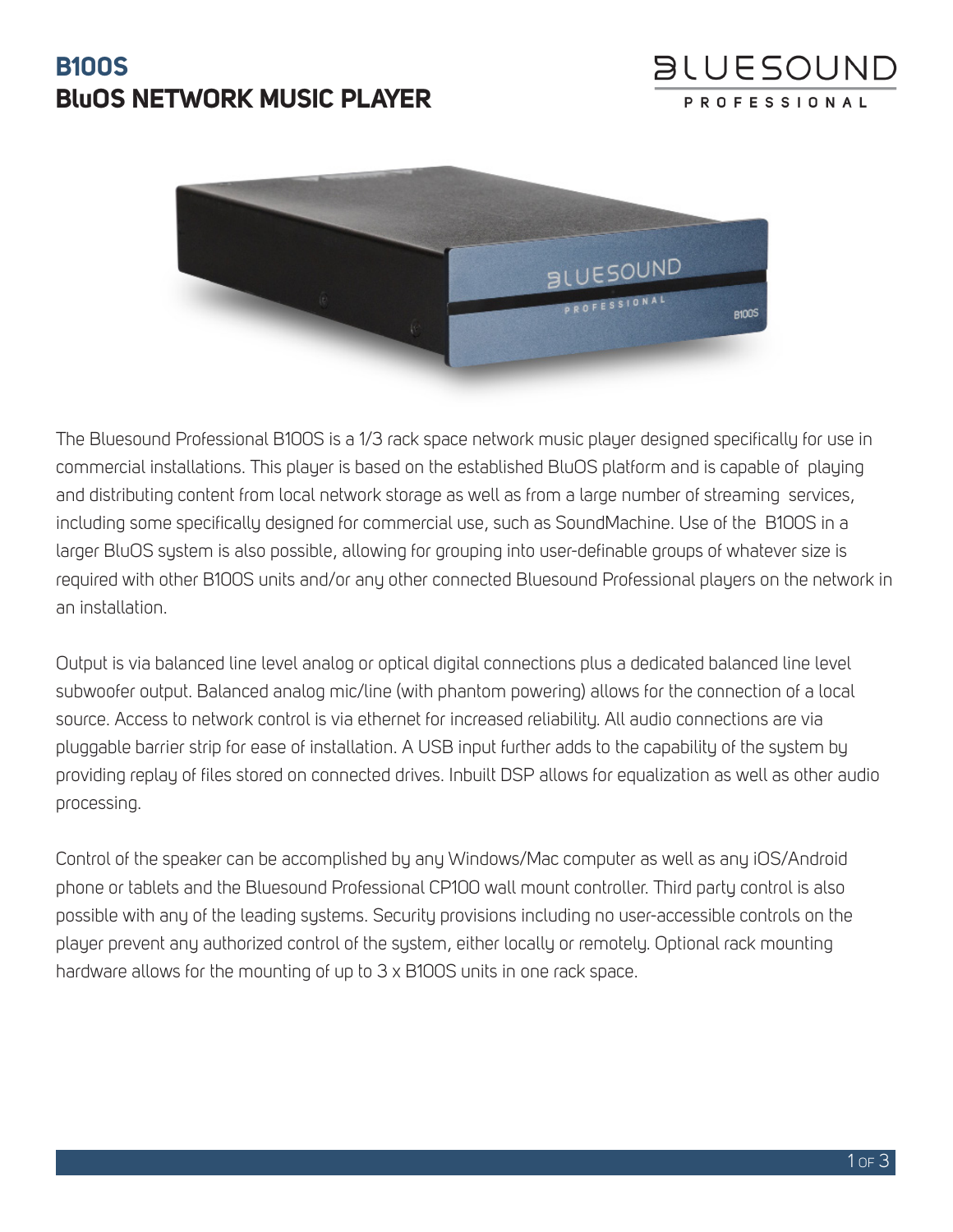

## **FEATURES**

- Stereo network music replay
- Integration with local network content storage
- Integration with many streaming services including Spotify, Tidal, Qobuz etc.
- Integration with a wide variety of internet radio platforms
- PC/Mac, iOS/Android and third-party control
- Security preventing unauthorized control
- Specialist Bluesound Professional wall-mount control panels
- Flexible and unlimited grouping of zones within a BluOS system
- Support of hi-res audio up to 192kHz/24 bit
- Support of MQA content
- DSP providing equalization and other audio processing
- Streaming via ethernet for increased reliability
- Balanced line analog and digital outputs
- Dedicated balanced line level subwoofer output
- Local balanced mic/line analog input
- All connections via pluggable barrier strip for ease of installation
- Phantom powering for local mic input
- 1/3 rack space form factor for commercial installations
- Optional rack mounting hardware allows for the mounting of up to 3 x B100S units in one rack space

#### **ARCHITECTS & ENGINEERS SPECIFICATION**

The 1/3 rack space network music player shall allow for the playing of material from network attached drives and a wide variety of streaming services including Spotify, Tidal, Qobuz and SoundMachine as well as internet radio platforms such as TuneIn and iHeart Radio. The network music player shall support files up to 192kHz and 24-bit resolution as well as MQA encoded files. Control of the unit shall be possible from PC or Mac computers, Android and iOS mobile devices and third-party control systems. In addition, there shall be the provision for the connection of dedicated wall mount remote control panels to allow for local control of zones. The network music player shall be based on the BluOS platform and shall be compatible with other BluOS devices to form a complete and integrated ecosystem including flexible grouping and control of zones.

The network music player shall have balanced line analog as well as a dedicated subwoofer balanced line-level output. Streaming shall be via wired ethernet for increased reliability. A stereo balanced mic/line analog input shall also be provided for connection to a local source with phantom powering for locally attached mic. All audio connections shall be via pluggable barrier strip for ease of installation. A USB input shall allow for the reply of content from locally connected drives. The unit shall have no controls to prevent unauthorized adjustment and control of the unit shall incorporate security to prevent unauthorized access via other devices. Optional rack mounting hardware shall allow for the mounting of up to 3 x network music players in one rack space.

The network music player shall be the Bluesound Professional B100S.